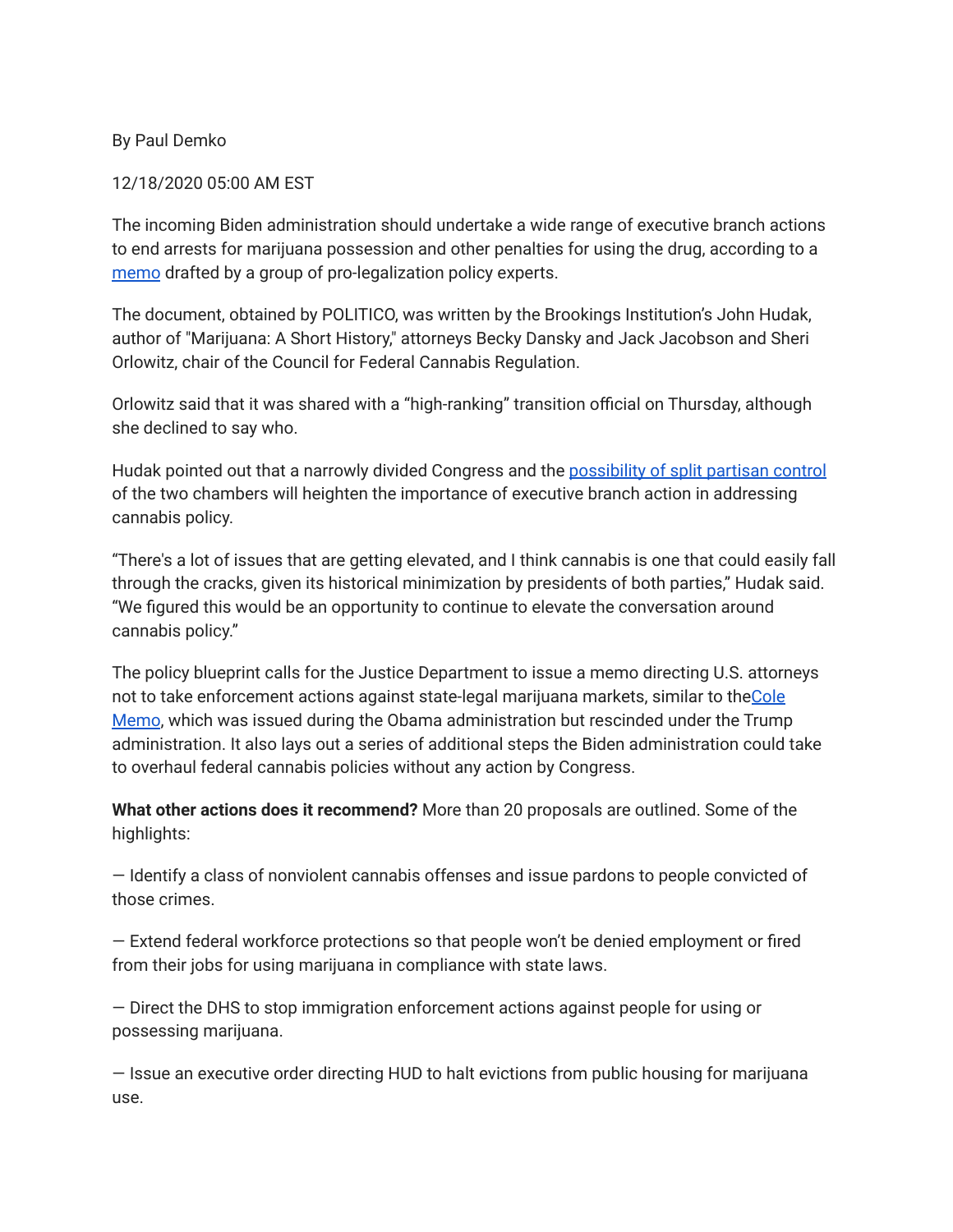**Personnel will be key:** More broadly, the memo makes the case that key administration appointments should be vetted to ensure that their stances on cannabis policy are in line with Biden's positions. Biden's pick for attorney general, which has yet to be announced, will likely have the most influence on cannabis policy. But Hudak pointed to the choice of California Attorney General Xavier Becerra to lead HHS as unprecedented in terms of his support for the cannabis industry.

"It shows that that is not disqualifying for the president-elect," Hudak said. "In previous administrations, Becerra's record on cannabis would have excluded him from consideration as the HHS secretary."

Another key role that remains to be filled will be the head of the Office of National Drug Control Policy, often referred to as the "drug czar." Former congressman Patrick Kennedy, who co-founded the anti-legalization advocacy group Smart Approaches to Marijuana, has been [lobbying](https://www.statnews.com/2020/12/14/patrick-kennedy-pitches-himself-for-biden-drug-czar/?source=email) to get that job. If he is the pick, it would seem like a clear signal that the Biden administration does not intend to embrace legalization.

**What about spending?** The memo also makes the case that the Biden administration will have a lot of authority to redirect federal spending in a way that can begin to redress the damages from racially disparate criminal [enforcement](https://www.aclu.org/press-releases/new-aclu-report-despite-marijuana-legalization-black-people-still-almost-four-times?source=email) of marijuana crimes. For example, they call for cutting funding for the DEA's Domestic Cannabis Suppression/Eradication Program and to redirect those dollars toward efforts to combat racial injustice.

"There are pockets of money that in my opinion are misdirected to an old policy that has no further purpose," said Orlowitz, a former federal prosecutor.

**What's is Biden's stance?** The president-elect has a long track record of supporting tough criminal penalties for drug crimes, but his stance has evolved [significantly.](https://subscriber.politicopro.com/article/2020/02/06/joe-biden-legalize-marijuana-111642?source=email) Biden has said that he supports ending criminal penalties for marijuana possession and expanding marijuana research. He's also endorsed allowing states to continue operating medical and recreational markets without fear of federal punishment.

However, Biden has stopped short of endorsing full legalization. In addition, the unity [platform](https://joebiden.com/wp-content/uploads/2020/08/UNITY-TASK-FORCE-RECOMMENDATIONS.pdf?source=email) put forth by supporters of Biden and liberal stalwart Sen. Bernie [Sanders](https://cd.politicopro.com/member/51605?source=email) (I-Vt.) hued closely to Biden's stance on the issue.

But Orlowitz, who serves on the board of legalization advocacy group the Marijuana Policy Project, argued that Biden's views are continuing to evolve.

"I think he understands the will of the American people," Orlowitz said, "and is setting aside some biases that he might have from the way we all grew up in the '60s, '70s and '80s."